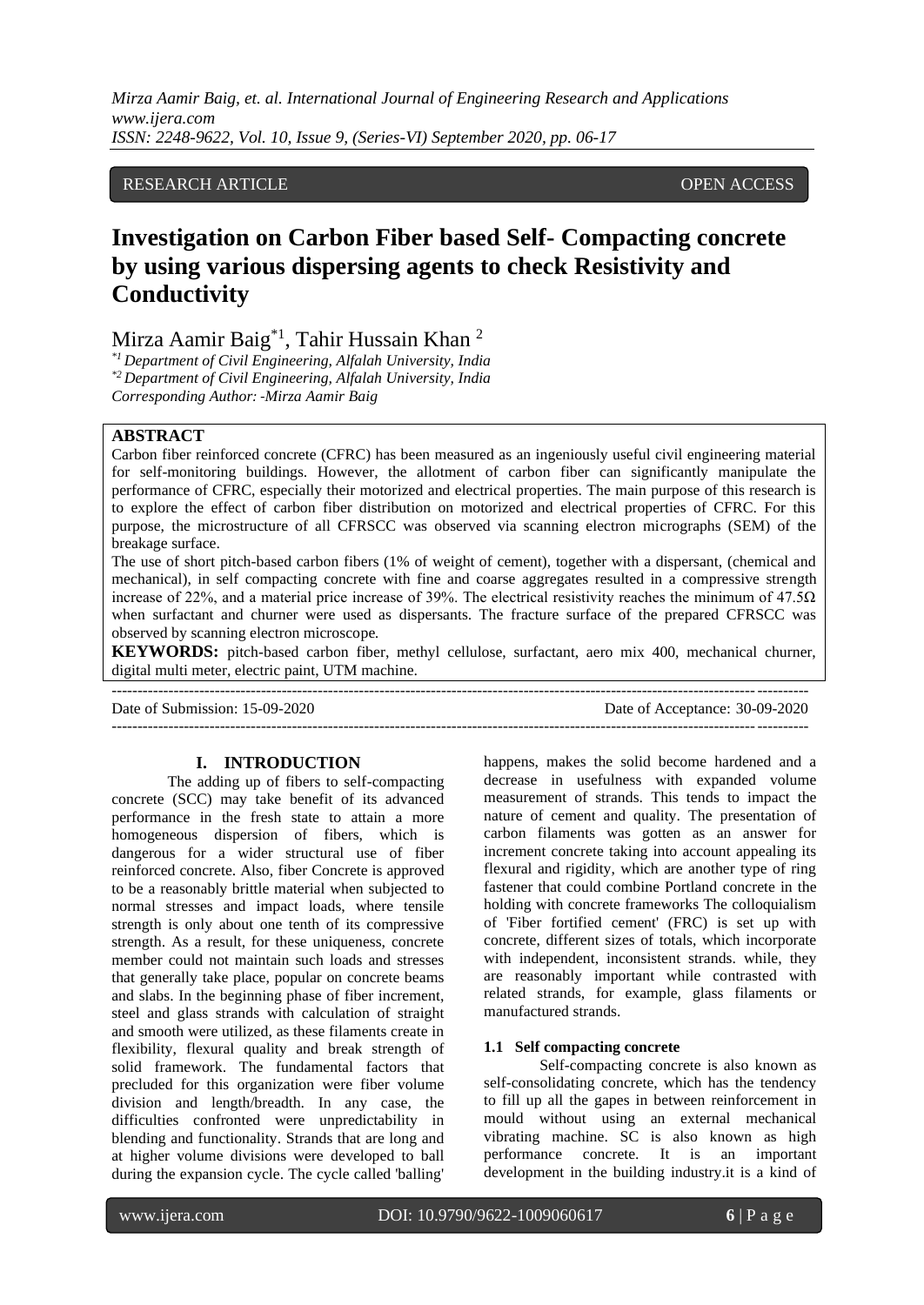concrete that can flow easily without using high volume of water-cement ratio. It can be used in initial stage at site. SC economizes the labour cost and is a durable/strong concrete. Progressive work in the evolution of ssc was broadcasted by OKAMURA and OUCHI in 1997.

Self-compacting concrete is popular by these reasons which are given below: -

- Quick construction.
- Economize the man power.
- Good surface finish.
- Good durability.
- comfortable placing.
- Lack of use of vibrating machine

# 1.2 **Properties of Self-Compacting Concrete**

The fresh and toughened properties are same as conventional concrete. It has been pragmatic that concert wise SCC is more competent than conservative concrete because of its fluidity. This can reach all possible corners of form shutter, without charitable any compaction efforts whereas in conventional concrete needs further effort for its compaction.



**Fig 1:** Key properties of fresh self-compacted concrete

#### 1.3 **Carbon fiber in concrete**

Carbon fiber is a polymer and also known as graphite fiber. it is very strong material and light in weight. Carbon fiber is twice stiff steel. Carbon fiber is thinner than as human hair. It can be twisted like yarn to make clothe. It can be moulded and coated in resigns or plastic. Carbon fiber is a good conductor of electric current. It can pass electric current from one end to another end due to its electric current property. Carbon fiber is high in stiffness, high in tensile strength, light in weight, high in chemical resistance temperature tolerant to excessive eat and has low thermal expansion.

# **II. DISPERSION AND DISPERSING TECHNIQUES**

The dispersing is mainly essential step in composite fabrication which could greatly affect the regularity and sensing behavior of smart concrete. The effectiveness of carbon fiber for improving the structural and efficient properties is greatly affected by the degree of fiber dispersion. good quality dispersion of carbon fibers is not only beneficial to the mechanical properties but also to the electrical performances due to the possible contact of carbon fibers, whereas the poor dispersal may exert negative influences on the mechanical and electric properties of the composite. Scattering of carbon strands in the concrete form stays an intriguing issue in the arrangement of carbon fiber strengthened concrete based composites (CFRC) on the grounds that it influences profoundly both the mechanical and electrical properties of the composites.

#### 2.1 **Dispersing techniques**

Various dispersing techniques has been used which are given below: -

- M1-Normal/conventional concrete (>10mm)
- M2- carbon fiber and without dispersant  $(>10mm)$
- M3-carbon fiber +surfactant (>10mm)
- M4-carbon fiber+surfactant+mechanical churner  $(>10mm)$
- M5 A-crabonfiber+churner +methylcellulose  $(>10mm)$
- M5B-carbon fiber+methylcellulose, without churner (>10mm)
- $M6$  carbon fiber without dispersant (<10mm)
- M7-carbon fiber+methyl cellulose +churner  $(<10mm)$
- M8-crabon fiber+surfactant +churner (<10mm)

#### **2.2 Why to select these techniques**

These techniques are used to know the various effects of dispersing agents which are used in carbon fiber-based concrete. These techniques will give various results of carbon fiber concrete. Using of dispersing agents in concrete will show various effects in concrete. Various dispersing agents which are used are.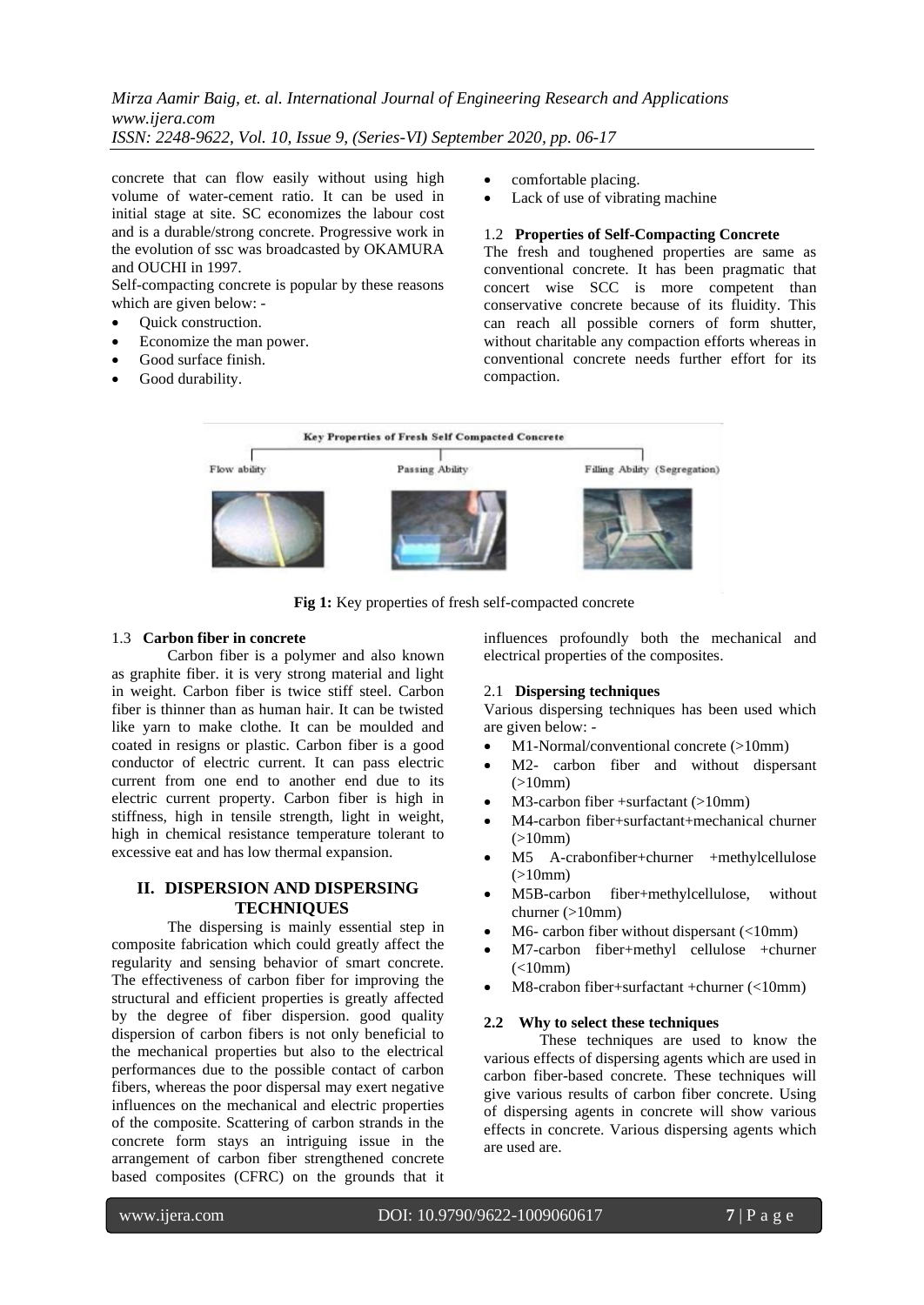# (I) Surfactant

# (II) Methyl cellulose

Using of various types of dispersing agents will show the strength compression. Using of dispersing agents in carbon fiber will show the results which are compared without using dispersing of carbon fiber in concrete. Using of dispersing agents in carbon fiber will show effect of resistivity and conductivity as compared to without using dispersing agents.

#### **2.3 Why carbon fiber?**

Numerous sorts of studies have been completed on new and solidified properties of SCC. A few kinds of strands, for example, glass, steel have been utilized to deliver fiber strengthened scc.In correlation, restricted investigations were done to utilize carbon fiber in scc. Carbon filaments display a progression of remarkable properties of high quality, high modulus, high temperature obstruction, consumption opposition, weariness obstruction, creep obstruction, light weight, and electric conduction It is advantageous to deliver carbon fiberstrengthened concrete based composites (CFRC) by including short carbon filaments into concrete network. In the CFRC composites, carbon filaments are invaluable in their boss capacity to build the



Fig2: Short pitch-based Carbon fiber Fig 3 Mechanical churner

The dispersants used were chemical and mechanical. Chemical dispersants are methylcellulose and surfactants. The mass fraction of dispersant was in the amount of 0.5% by weight of cement. Aura mix 400, a water reducing agent was used in the amount of 2% by weight of cement. Besides this all, normal tap water was used in addition to the water reducing admixture.

#### 3.1.1 **Portland cement**

Even though the entire materials that depart into the concrete mix are fundamental, cement is very often the most significant because it is generally the rigidity of concrete. They can improve both mechanical and electrical practices of the material just as the electromechanical and electromagnetic practices. They are additionally favorable in the overall substance latency. Corresponding to most practical properties, carbon strands are excellent contrasted with other fiber types.

# **III. MATERIAL PROPERTIES AND TEST METHODOLOGY**

#### 3.1**Material properties**

 The various materials required for this project work include cement (43 grade) conforming to IS:269-1987, fine aggregates conforming to IS 383- 1987.The fine aggregates were collected from Ganderbal and the coarse aggregates conforming to IS 383-1987 were also collected from Ganderbal. The origin of both fine and coarse aggregates is the river Sind. Ordinary Portland cement of grade 43 was used throughout the project. Crushed stone aggregates locally available were used with >10 mm and10mm down size. Fine aggregates also available locally has been used conforming to zone IV as per BIS. Short carbon fibers used were 5-7mm in length.



slight link in the chain. The task of the cement is initially of all to combine the sand and aggregates together and second to pack up the voids in between sand and aggregate particles to form a compact mass. It forms only about 20% of the total volume of the concrete mix. It is the dynamic; it is the dynamic portion of the binding means and the only scientifically restricted ingredient of concrete. Any variation in its magnitude affects the compressive strength of the concrete mix. The OPC is characterize into three evaluations, specifically 33 grade,43 grade,53 grade contingent on the quality of 28 days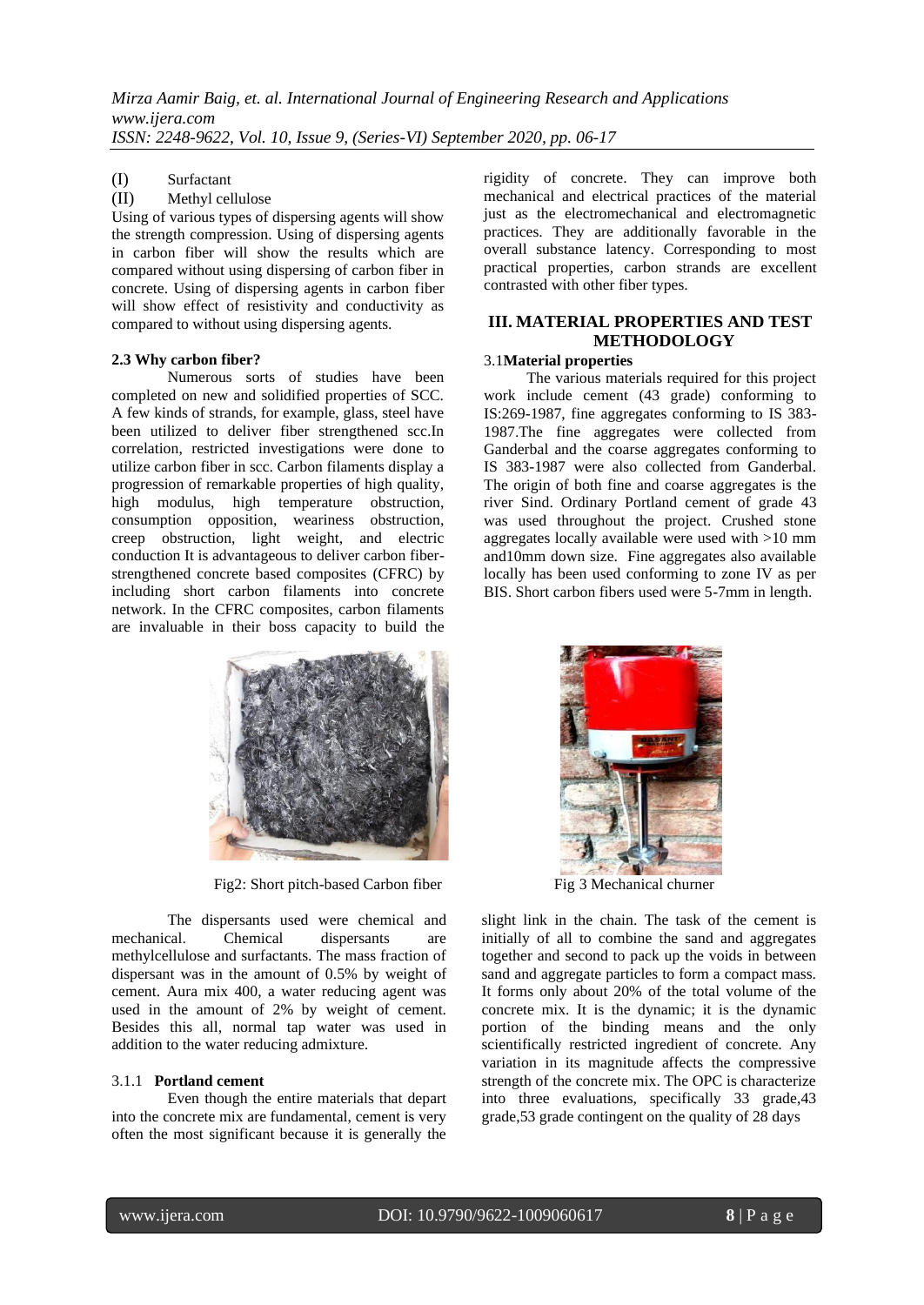| <b>Lable 1</b> KCCOMMICHOCO VARIOS DY 13 COOCS |                           |                 |                        |  |
|------------------------------------------------|---------------------------|-----------------|------------------------|--|
| S.NO.                                          | Characteristics           | Values obtained | Values specified by IS |  |
|                                                |                           |                 | 12269-1987             |  |
|                                                | Specific gravity          | 3.12            |                        |  |
| 2.                                             | Standard consistency      | 29              |                        |  |
| 3.                                             | Initial setting time(min) | 144             | $30$ (minimum)         |  |
| 4.                                             | Final setting time(min)   | 350             | $600$ (maximum)        |  |
|                                                |                           |                 |                        |  |

**Table 1** Recommended values by IS codes

#### 3.1.2 **Coarse aggregates**

The aggregate which is retained other than IS Sieve 4.75mm is known as coarse aggregate. The coarse aggregate is trodden gravel or stone obtained by devastating of gravel or inflexible stone. The usual utmost size is generally 10-20mm. The aggregates were tested as per IS:383-1970. Specific gravity and other properties of coarse aggregates be specified in table.

| Table 2Properties of coarse aggregates |  |
|----------------------------------------|--|
|----------------------------------------|--|

| S.NO. | Characteristics  | Value    |
|-------|------------------|----------|
| 1.    | Color            | Grey     |
| 2.    | Shape            | Angular  |
| - 3.  | <b>Size</b>      | $>10$ mm |
| 4.    | Specific gravity | 2.72     |
|       | Water absorption | 2.35     |

#### **3.1.3 Fine aggregates (Natural sand)**

The aggregates mainly of which surpass throughout 4.75mm IS Sieve are known as fine aggregates. The aggregates mainly of which surpass throughout 4.75mm IS Sieve are known as fine aggregates. The fine aggregates resulting from natural breakdown of rocks and which has been deposited by streams is used. According to size, the fine aggregate may be defined as coarse, medium and fine sands. Depending upon the constituent part size allocation IS:383-1970 has divided the fine aggregates into four grading zones (Grade I-IV). The grading zones become gradually finer from grading zone I-IV. In this experimental program, fine aggregate was in the vicinity procured and confirmed to Indian Standard Specifications IS: 383-1970.

**Table 3** Physical properties of fine aggregates –Natural sand

| S.NO. | <b>Characteristics</b> | Value |
|-------|------------------------|-------|
|       | Specific gravity       | 2.68  |
|       | Fineness modulus       | 2.62  |
|       | Water absorption       | 9.9   |

# **3.1.4 Water**

Water is a significant constituent of solid, which not just vigorously partakes in the hydration of concrete yet in addition adds to the usefulness of new concrete. Concrete is a blend of composite intensifies, the impact of concrete with water prompts its setting and solidifying. All mixes present in the concrete are anhydrous however when carried into connect with the water they get hydrolyzed, framing hydrated mixes. The two chief elements of water in the solid blend are to result hydration and liven up usefulness.

# **3.2 Admixtures**

# **3.2.1 Carbon fiber**

The short pitch-based Carbon fibers are used for this work.

# **Properties**

- Carbon fiber has extremely high tensile strength
- It has a low thermal expansion.
- It is a light weight substance having stumpy density.
- It is a excellent conductor of electricity.
- It can wear a high resistance.
- High stiffness.
- High chemical resistance.
- High temperature tolerance.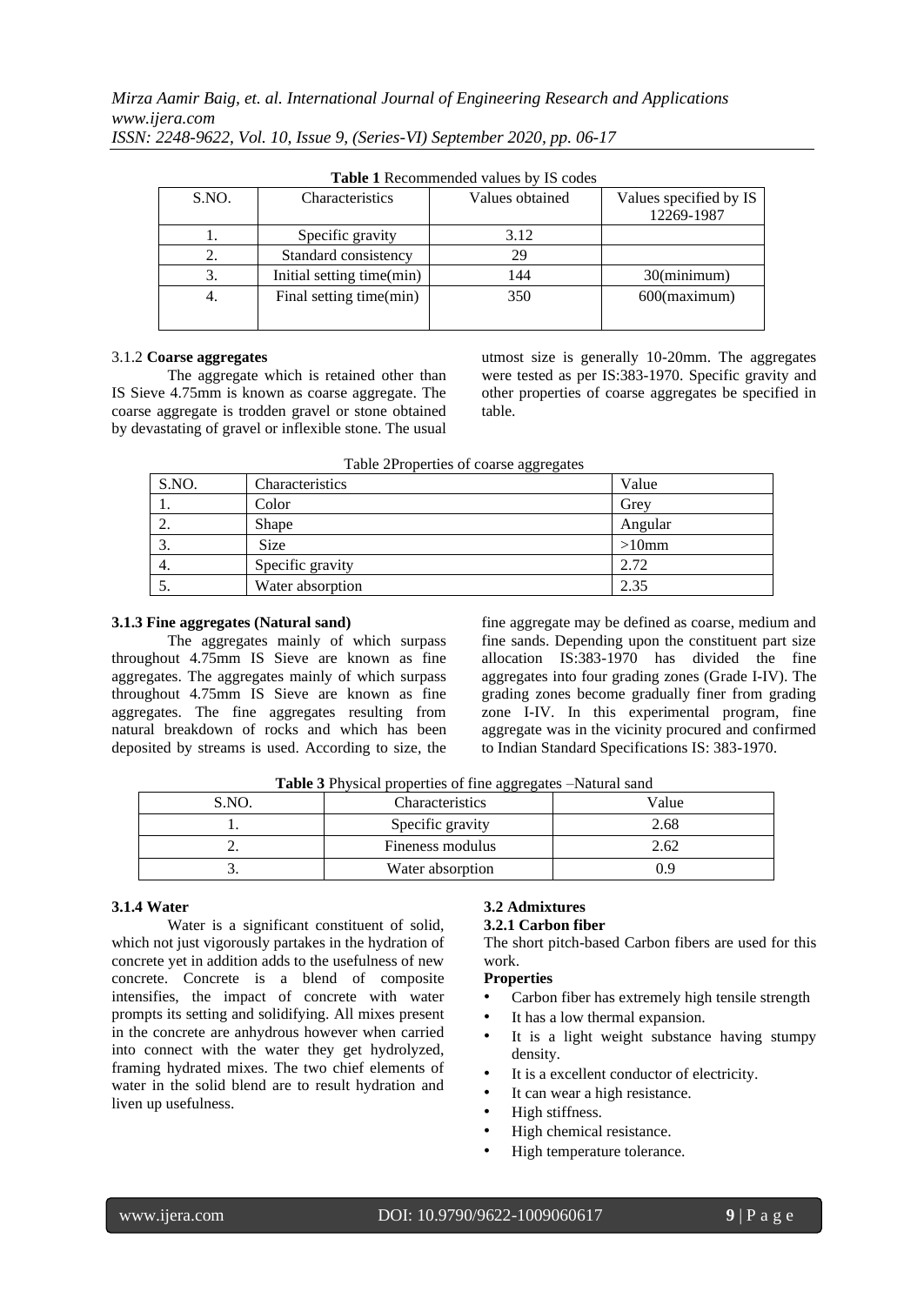*Mirza Aamir Baig, et. al. International Journal of Engineering Research and Applications www.ijera.com*

*ISSN: 2248-9622, Vol. 10, Issue 9, (Series-VI) September 2020, pp. 06-17*

#### **Dosage**

#### 1 % by weight of cement.

#### **3.2.2 Surfactants (sodium dodecylbenzene sulphurated, C18H29NaO3S)**

# Surface active agents play an important role as dispersing, foaming, wetting, cleaning agents.

# **Uses**

•To decrease the water cement ratio and thus increasing the compressive strength and density of concrete.

# **Dosage**

•0.5 % by weight of cement.

# **3.2.3 Methyl cellulose Uses**

- To increase the tensile strength by up to 72%
- To increase the shear bond strength with carbon fiber. The bond strength increases with increase in methyl cellulose content.

# **Dosage**

# •0.5% by weight of cement

- **3.2.4 Aura mix 400, water reducing agent**  Uses
- This greatly improves cement dispersion. At the begin of the assimilation process an electrostatic dispersion occurs but the cement particles capability to break up and disperse. This mechanism significantly reduces water demand in flowable concrete.
- It combines the properties of water reduction and workability preservation. It allows the production of high-performance concrete
- Reduces shrinkage and creep
- Increased durability **Dosage**
- 2% by weight of cement



**Fig 4** Design model for CFRSCC

# **3.3 Preparation of Materials**

All materials shall be brought to room temperature, preferably  $27 \pm 3$ <sup>0</sup>c before commencing the results. Samples of aggregates for each batch of concrete shall be of the desired grading and shall be in the airdried condition.

# **Mixing**

I

The main object of mixing concrete is to obtain a uniform and easily workable concrete paste. Properly

calculated quantities of the concrete ingredients were taken. These compositions were mixed thoroughly in a laboratory batch mixer to get a homogenous mixture.

#### **I: M1-Normal/conventional concrete (>10mm)**

A mixer was used for mixing. Concrete in the ratio of 1:1.5:1.7 is taken. All the ingredients are fed before mixing is started, especially true for water which must be added simultaneously with sand, cement and coarse aggregates.

# **Design model for CFRSCC**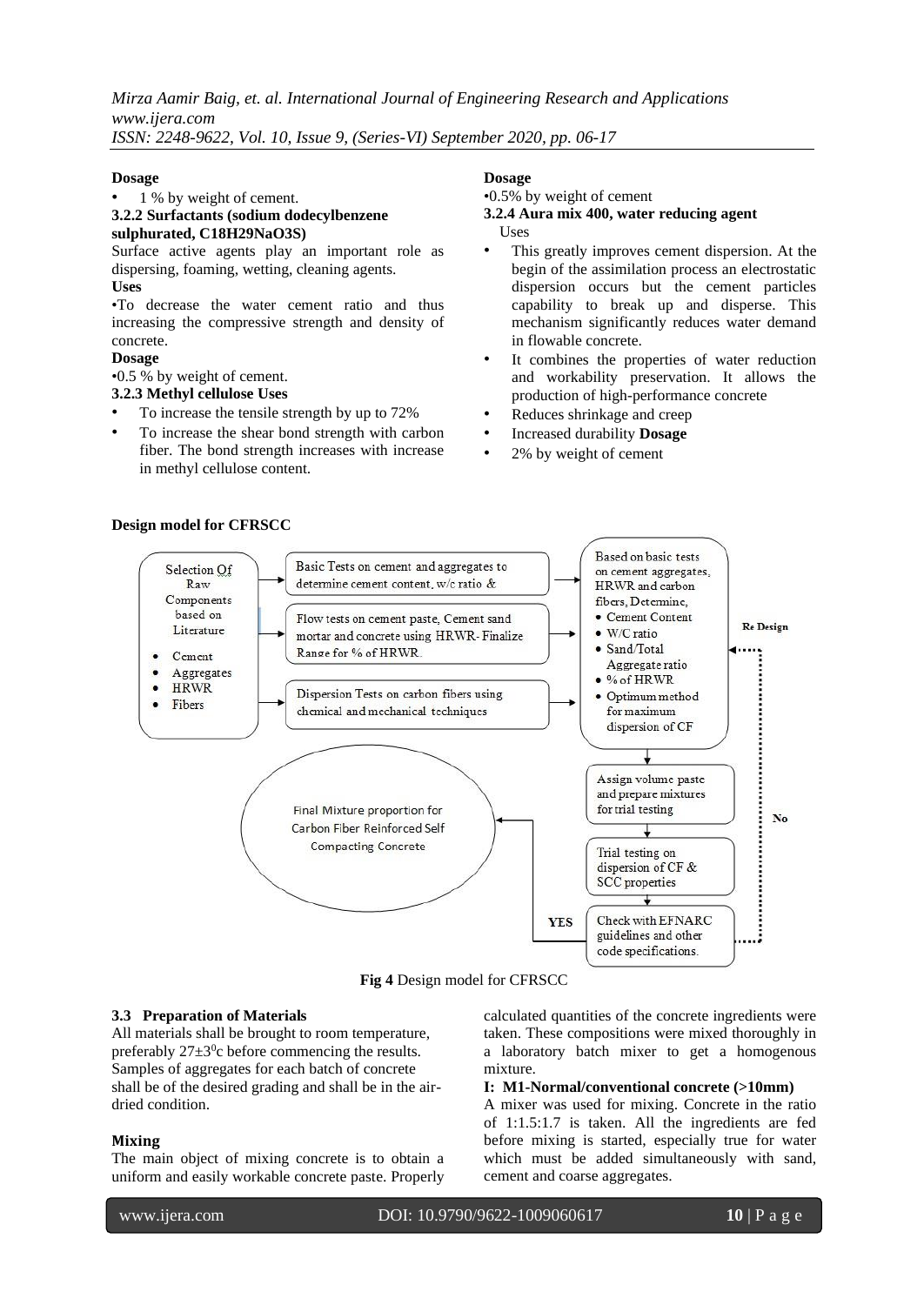#### **II: M2- carbon fiber and without dispersant (>10mm)**

A mixer was used for mixing. Concrete in the ratio of 1:1.5:1.7 is taken. Carbon fibers first were mixed in the mixer directly for about I min. Then this mixture, cement, sand, water and the water reducing agent were mixed in the mixer for 5 min.

# **III: M3-carbon fiber+surfactant+mechanical churner(>10mm)**

In this case, surfactant was dissolved in water and then fibers were added and dispersed with the help of a mechanical churner for about 2min. Then this mixture, cement, sand, water and water reducing agent were mixed in the mixer for 5min

#### **IV. M4-carbon fiber +surfactant (>10mm)**

For the case of concrete containing surfactant, surfactant was dissolved in water and then fibers were added and stirred by hand for about 2min. Then this mixture, cement, sand, water and water reducing agent were mixed in the mixer for 5min.

#### **V: M5-crabonfiber+churner +methylcellulose (>10mm)**

Here methylcellulose was used. First methylcellulose was dissolved in water and then fibers were added and dispersed by the churner for about 2min. Then this mixture, cement, sand, water and water reducing agent were mixed in the mixer for 5min. After pouring the mix into oiled molds, a vibrator was used to decrease the amount of air bubbles.

#### **VI: M6-carbon fiber + methylcellulose, without churner(>10mm)**

Methylcellulose was used as dispersant. First methylcellulose was dissolved in water and then fibers were added. This solution was mixed for about one min.

Then this mixture, cement, sand, water and water reducing agent were mixed in the mixer for 5min.

# **VII: M7- Normal concrete (<10mm)**

All the ingredients are fed before mixing is started, especially true for water which must be added simultaneously with sand, cement and coarse aggregates (<10mm).

# **VIII: M8-crabon fiber + surfactant +churner(<10mm)**

In this case, surfactant was dissolved in water and then fibers were added and dispersed with the help of a mechanical churner for about 2min. Then this mixture, cement, sand, water and water reducing agent were mixed in the mixer for 5min.

**IX: M9- carbon fiber without dispersant (<10mm)**  In this mix <10mm size aggregates were used. Concrete in the ratio of 1:1.5:1.7 is taken. Carbon fibers first were mixed for about I min. Then this mixture, cement, sand, water and the water reducing agent were mixed in the mixer for 5 min.

#### **X: M10-carbon fiber + methyl cellulose +churner(<10mm)**

Here methylcellulose was used. First methylcellulose was dissolved in water and then fibers were added and dispersed by the churner for about 2min. Then this mixture, cement, sand, water and water reducing agent were mixed in the mixer for 5min

# **IV. EXPERIMENTAL PROGRAMS 4.1 Determination of fresh properties**

Filling ability is the ability of SCC to flow horizontally and vertically under its self- weight. The slump flow was determined by measuring the diameter of the concrete spread in two perpendicular directions (D1, D2), where D1 is the largest diameter of the flow patty. The shape was lifted upward and the solid was permitted to stream. The droop stream estimation was taken after the spread of the solid totally halted. Droop stream esteems ought to be in a range between 550 to 800mm.



Fig 5 Slump Flow

# 4.1.1 **Segregation resistance test**

Isolation obstruction or dependability is an essential property of SCC. It is characterized as the capacity of the solid to stay reliable and uniform during blending, transport, and setting. Dependability

influences the solidified properties, for example, quality and strength. There are a few strategies to quantify the isolation opposition of SCC including segment isolation, infiltration, and sifter security tests. The isolation opposition can likewise be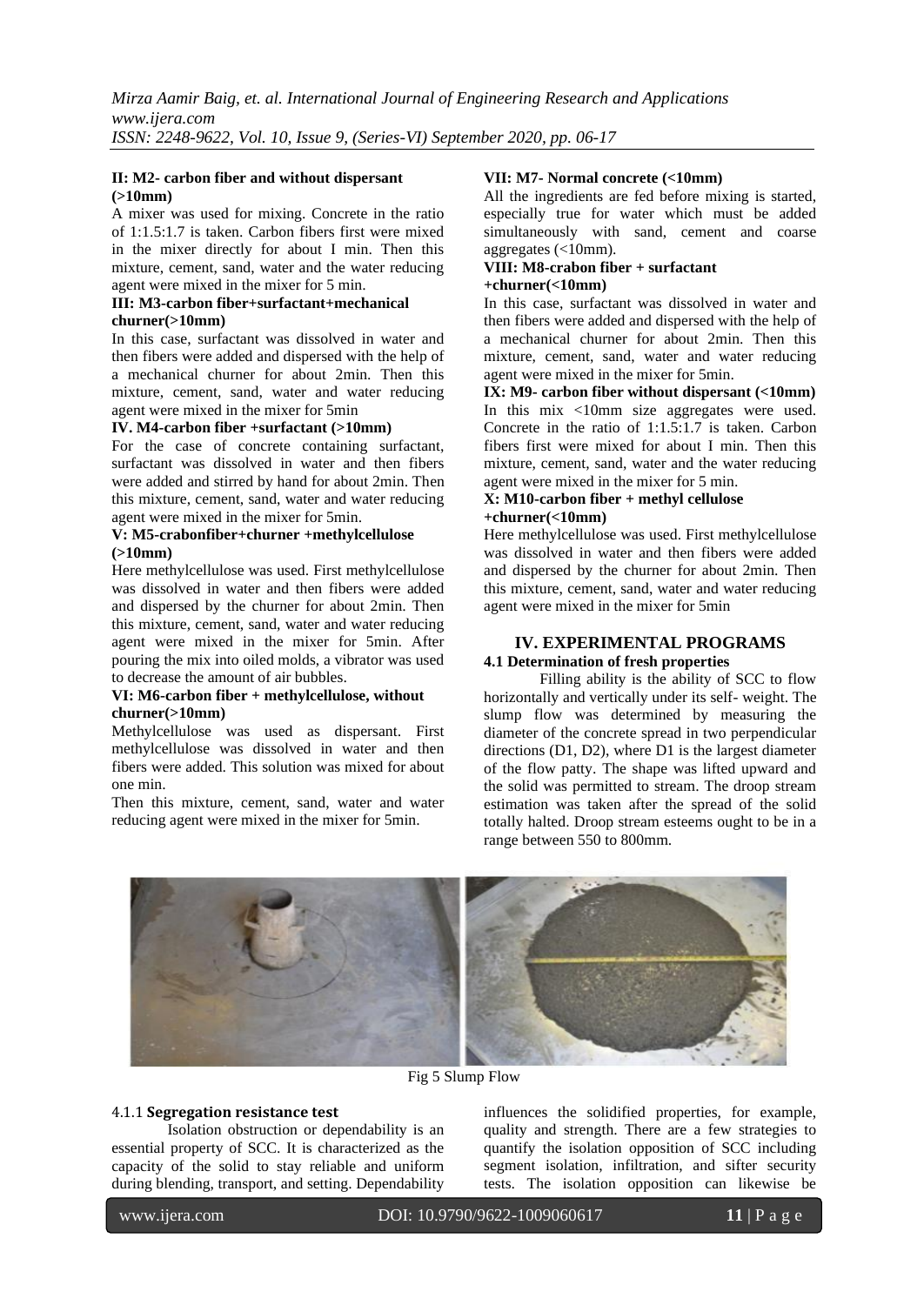subjectively surveyed dependent on visual perceptions.

In this examination the isolation opposition of SCC was outwardly evaluated regarding the visual strength list (VSI).

#### **4.1.2 Visual stability index (VSI)**

In this study, the VSI of SCC was determined by observing the visual quality of the concrete mix in the slump flow test. Each concrete mix was given a VSI value, which indicated the stability of the CFRSCC. The index value varied from 0 to 3 to describe the degree of concrete stability.

#### **4.2 Determination of Mechanical Properties**

For pressure testing of concrete, 150mm solid shapes were utilized. All the blocks were tried in surface dry condition, subsequent to clearing out the surface. The tests were completed after the example has been focused in the testing machine. Stacking was proceeded till the example fizzles and perusing was noted down from the programmed Universal Testing Machine. The ultimate load divided by the cross-sectional area of the specimen is equal to the ultimate cube compressive strength. **fc= P/A** 

#### 4.3 **Experimental Setup for electrical measurement and procedure.**

To ensure the trustworthy measurements in the variation of resistivity with varying percentages of carbon fibers, the selection of an appropriate electrical configuration is very imperative. The selfsensing performance of composite materials was quantified by the concept of piezo resistivity i.e. by measuring the fractional change in electrical resistance when the specimen was subjected to loading. The method employed for the measurement of this resistance with the application of load in this study was based on two probe method. In the twoprobe measurement, when two wires get nearer in get in touch with each other or when a wire is close to any electrical module or device, the current experiences a considerable resistance as it tries to pour from one contacting face to the next which is simply referred to as Resistance.

In this study the electric contacts on the concrete cube specimens were made by two copper wires wound along the surface of specimen in two layers as seen in figure. A highly precise digital multimeter was connected to the copper wires to record the change in resistance measurements digitally. The multimeter worked on the basis of the concept mentioned above in eq.2. Resistance measurements were all made at a DC current in the range of 500µA to 10A.



Fig 6 digital multimeter

# **V. RESULT AND DISCUSSIONS:**

Table 4: Properties of fresh CFRSCC

#### **5.1 Properties of fresh CFRSCC**

| Mix            | Method                                          | Flow diameter (mm) | Segregation index           |
|----------------|-------------------------------------------------|--------------------|-----------------------------|
| M1             | Normal concrete                                 | 650                |                             |
| M <sub>2</sub> | Carbon-fiber, without dispersant                | 560                |                             |
| M <sub>3</sub> | Carbon fiber $+$ surfactant $+$ churner         | 662                |                             |
| M4             | Carbon-fiber+ surfactant                        | 590                |                             |
| M <sub>5</sub> | Carbon-fiber+ methyl celluloses with churner    | 480                | 2                           |
| M6             | Carbon-fiber+ methyl-cellulose, without churner | 380                | >2                          |
| M <sub>7</sub> | Normal concrete                                 | 545                |                             |
| M8             | $Carbon-fiber+ surfactant + churner$            | 580                |                             |
| M <sup>9</sup> | Carbon-fiber without dispersant                 | 493                | $\mathcal{D}_{\mathcal{L}}$ |
| M10            | Carbon-fiber +methyl- cellulose +churner        | 541                |                             |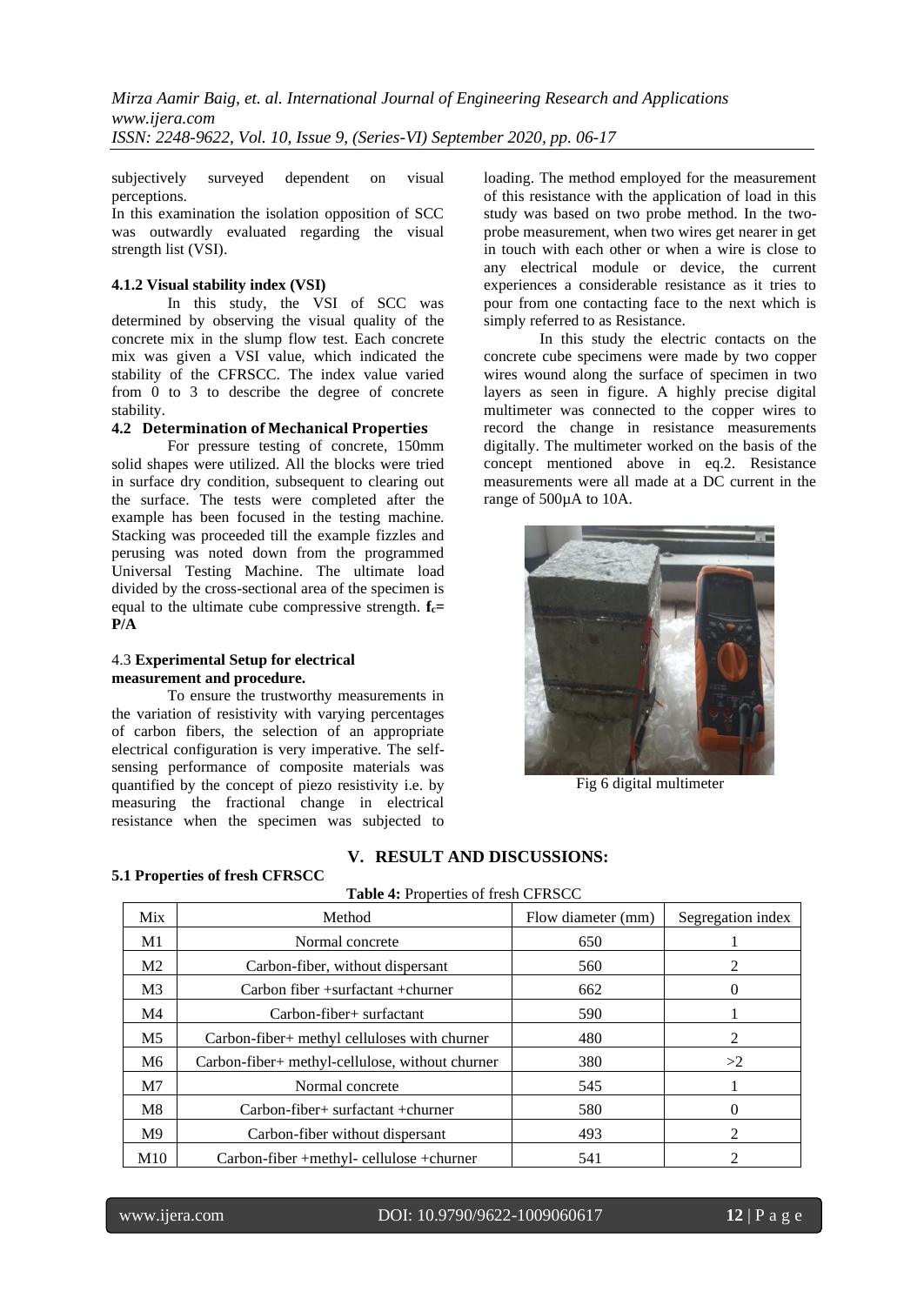

**Fig: 7** effect of dispersant techniques on slump flow

**Table 5**: Compressive strength test

# 5.2 **Compressive strength**

| Mix            | Method                                        |             | Compressive<br>strength $(N/mm 2)$ |  |
|----------------|-----------------------------------------------|-------------|------------------------------------|--|
|                |                                               | 14th<br>Day | 28th<br>Day                        |  |
| M1             | Normal concrete                               | 24          | 28.3                               |  |
| M <sub>2</sub> | Concrete with carbon fiber                    | 26.35       | 30.2                               |  |
| M <sub>3</sub> | $Carbon-fiber + surfactant + churner$         | 28.4        | 34.3                               |  |
| M4             | Carbon-fiber+ surfactant                      | 25.7        | 29.9                               |  |
| M <sub>5</sub> | Carbon-fiber+ +methyl cellulose, with churner | 22          | 26.2                               |  |

| M <sub>2</sub> | Concrete with carbon fiber                      | 26.35 | 30.2 |
|----------------|-------------------------------------------------|-------|------|
| M <sub>3</sub> | $Carbon-fiber + surfacetant + churner$          | 28.4  | 34.3 |
| M4             | Carbon-fiber+ surfactant                        | 25.7  | 29.9 |
| M <sub>5</sub> | Carbon-fiber+ +methyl cellulose, with churner   | 22    | 26.2 |
| M <sub>6</sub> | Carbon-fiber+ methyl-cellulose, without churner | 21.08 | 24.8 |
| M <sub>7</sub> | Normal concrete                                 | 16.5  | 19.2 |
| M8             | $Carbon-fiber+ surface tant + churner$          | 19.21 | 22.6 |
| M <sup>9</sup> | Carbon-fiber without dispersant                 | 18.09 | 21.8 |
| M10            | Carbon-fiber +methyl cellulose+ churner         | 15.81 | 18.6 |
|                |                                                 |       |      |

The compressive strength results of different CFRSSCs and control mixtures are summarized in table. Mixture 3 provided the highest compressive strength of 34.35 MPa at the age of 28 days while mixture 6 had lowest compressive strength of 28.2 MPa in case of the series 1of CFRSCC mixtures.

Furthermore, the highest 28 days compressive strength of 24.6 MPa was achieved for Mixture M8 and the lowest 28 days compressive strength of 20.5 MPa was obtained for Mixture M10 in case of series 2 of CFRSCC mixtures.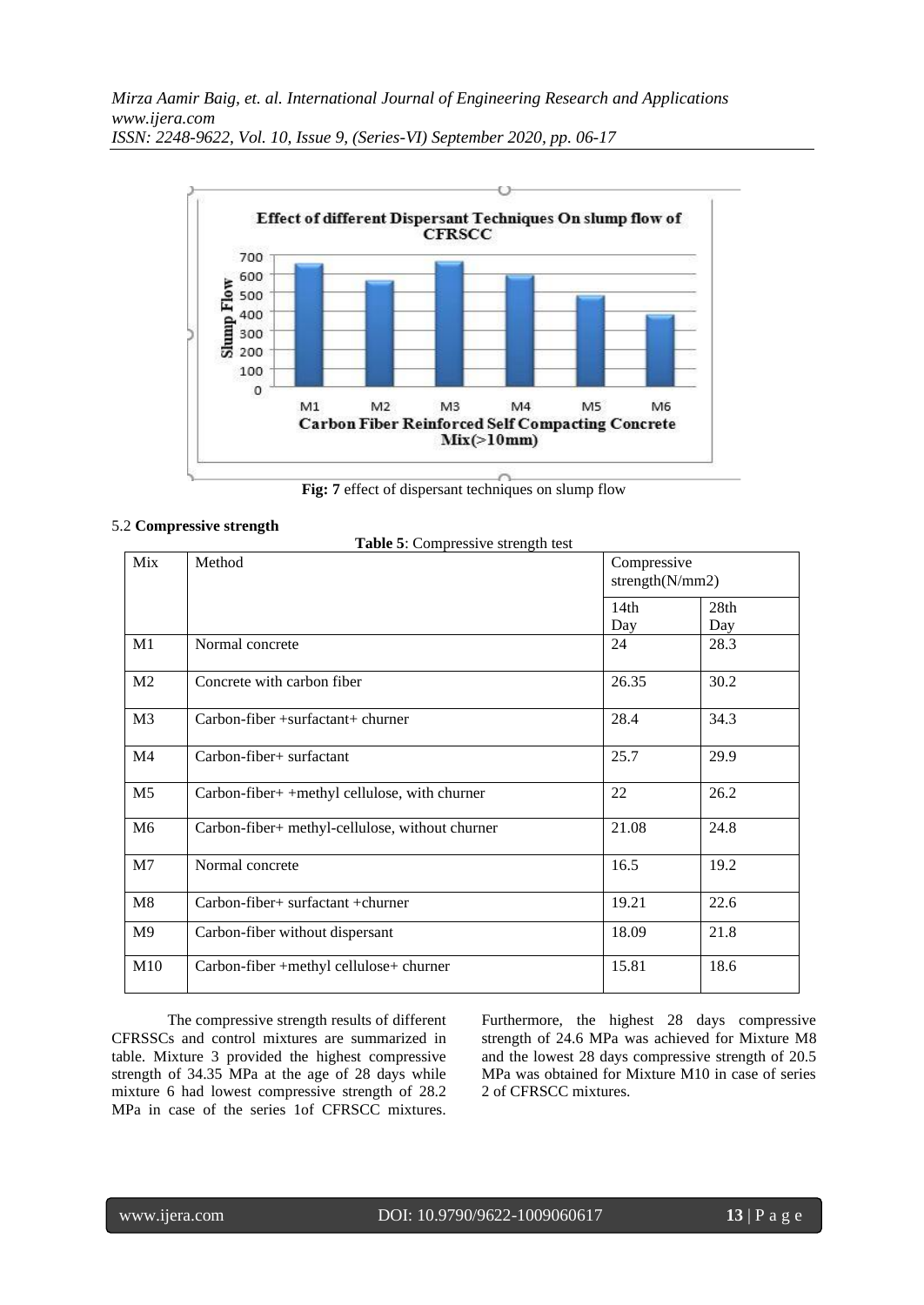*Mirza Aamir Baig, et. al. International Journal of Engineering Research and Applications www.ijera.com*



*ISSN: 2248-9622, Vol. 10, Issue 9, (Series-VI) September 2020, pp. 06-17*

**Fig: 8:** Comparison of compressive strength of CFRSCC



**Fig: 9** Effect of different dispersion techniques on compressive strength of CFRSCC (>10mm**)**



**Fig: 10** Effect of different dispersion techniques on compressive strength of CFRSCC (<10mm)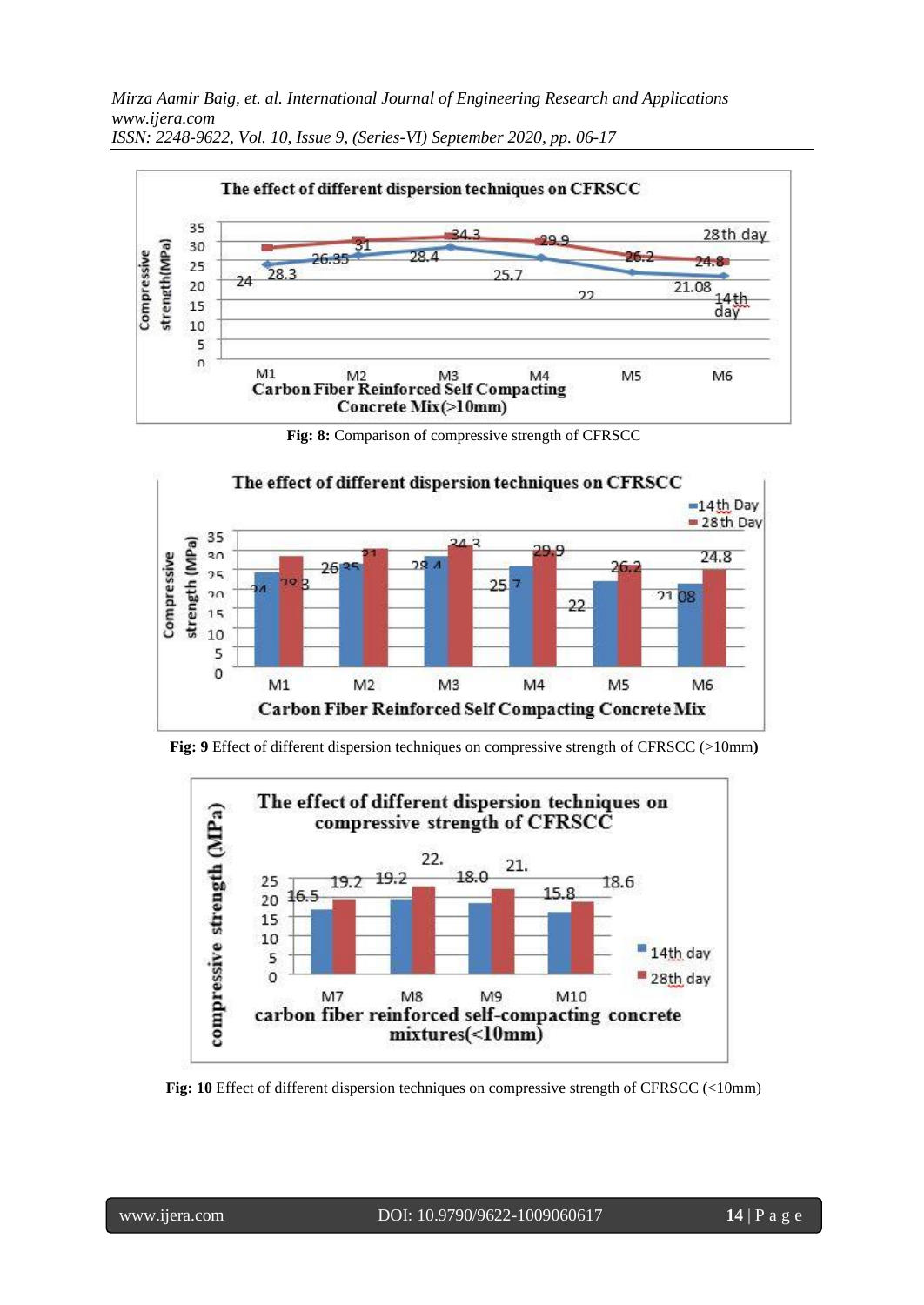

**Fig: 11** Effect of different dispersion techniques on compressive strength of CFRSCC (>10mm)

#### **5.3 Effect of aggregate size on compressive strength of CFRSCC**

The larger aggregate particles result in greater increase in crack surface than smaller particles and, thus, require more energy for crack

propagation. Thus, concrete with larger aggregate has a higher degree of matrix-aggregate interlock, resulting in an increase in the energy required for crack propagation

| Mix            | Method                                         | 28h day       |
|----------------|------------------------------------------------|---------------|
| M1             | Normal concrete                                | $0.4M\Omega$  |
| M <sub>2</sub> | Concrete with carbon fiber                     | $1.53K\Omega$ |
| M <sub>3</sub> | $Carbon-fiber + surfacetant + churner$         | $61\Omega$    |
| M <sub>4</sub> | Carbon-fiber+ surfactant, without churner      | $87\Omega$    |
| M <sub>5</sub> | Carbon fiber methylcellulose, with churner     | $12K\Omega$   |
| M <sub>6</sub> | Carbon-fiber+ methylcellulose, without churner | $66K\Omega$   |
| M7             | Normal concrete                                | $89M\Omega$   |
| M8             | $Carbon-fiber+ surfactant + churner$           | $131\Omega$   |
| M <sup>9</sup> | Carbon-fiber without dispersant                | $225\Omega$   |
| M10            | Carbon-fiber +methyl-cellulose +churner        | $226K\Omega$  |

**Table 6:** Resistivity test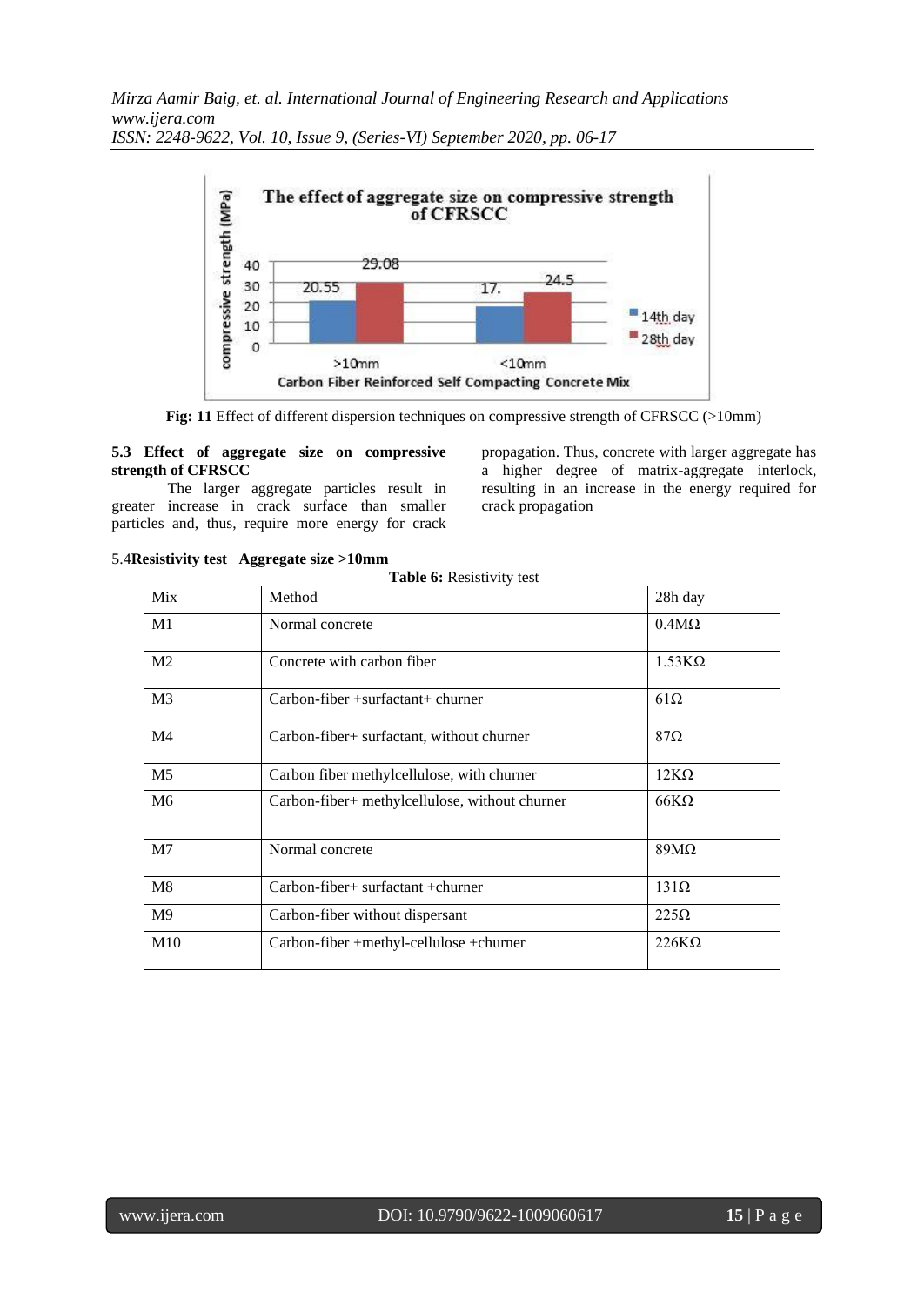*Mirza Aamir Baig, et. al. International Journal of Engineering Research and Applications www.ijera.com*



*ISSN: 2248-9622, Vol. 10, Issue 9, (Series-VI) September 2020, pp. 06-17*

**Fig:12** Effect of Different Dispersion Techniques on Resistivity of concrete

It is clear from the graph that resistivity is decreased by the addition of carbon fiber. Also, dispersion effects can be analyzed from the graph. The lower resistivity is attained by the addition of surfactant. This lower resistivity is attained due to greater degree of fiber dispersion provided by surfactant along with the churner. The use of both surfactant and churner results in electrical resistivity This is an outstandingly low resistivity value compared to those of other dispersion techniques.

when carbon fibers are uniformly dispersed in the cement matrix, they can contact or overlap each other to form a conductive network. To show clear overlap of carbon fibers in the cement matrix, two SEM images of CFRC samples are provided.

#### **Microstructure Behavior**

The morphology and microstructure of the fractures of CFRC samples was observed and analyzed via scanning electron microscopy (SEM)



**Fig:13** Micro cracks in concrete